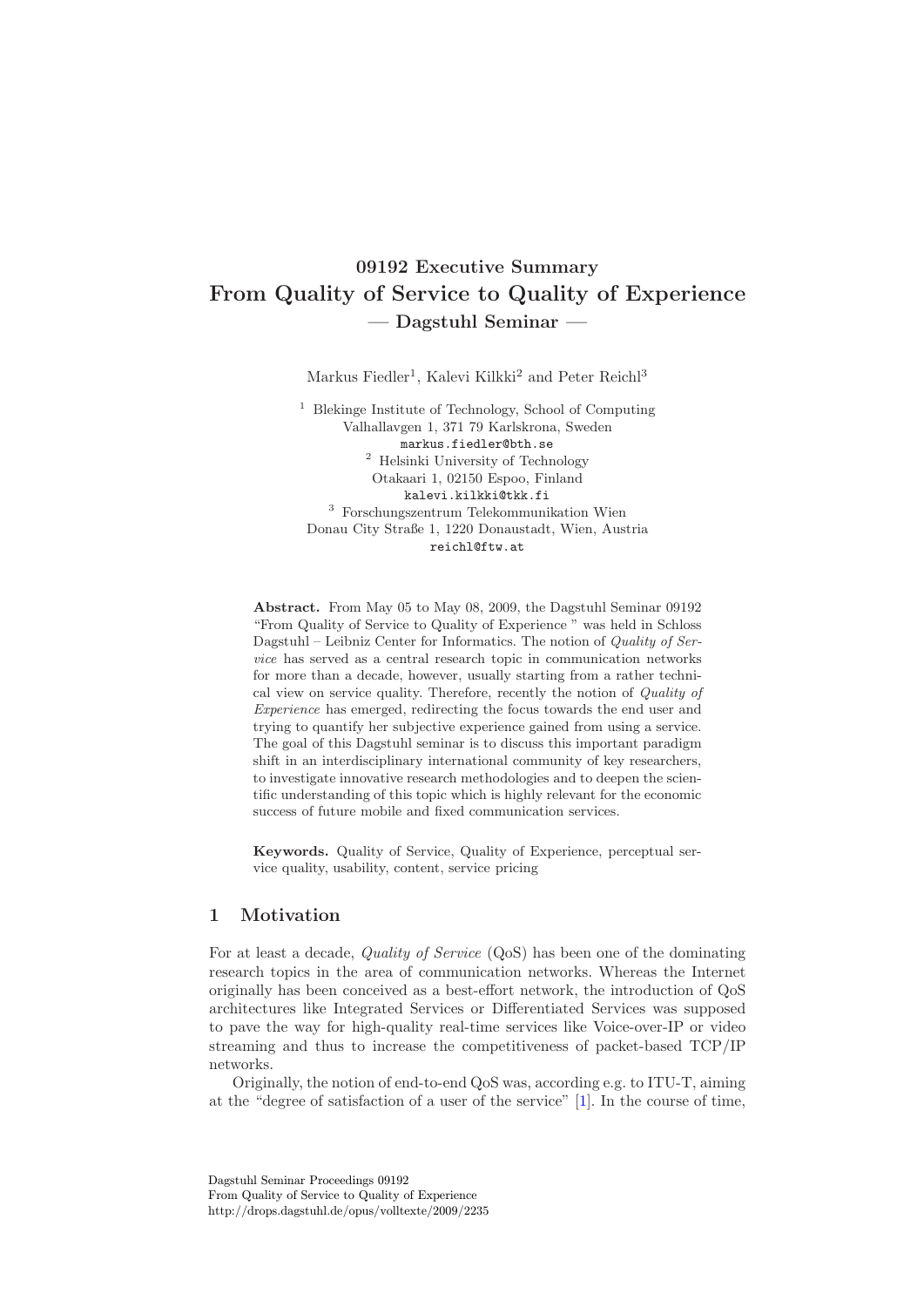#### 2 Markus Fiedler, Kalevi Kilkki and Peter Reichl

however, the dominating research perspective on QoS has become more and more a technical one, focussing on monitoring and improving network performance parameters like packet loss rate, delay or jitter. But end users usually are not bothered at all about technical performance; what they really care about is the experience they are able to obtain, and the Internet provided, even without any QoS mechanisms, a lot of new experiences, like web-browsing, e-mail and search engines.

Based on this insight, we have recently observed an important paradigm shift as far as service quality is concerned. While the prior "grand challenges" of QoS research have begun to disappear from the research agenda, e.g. due to large-scale overprovisioning in today's core networks, a counter movement has started to become visible, with the aim of interpreting "end-to-end quality" in the proper sense of regarding the human being as the end of the communication chain. As a result, the notion of *Quality of Experience* (QoE, abbreviated also as QoX) has appeared, describing quality as perceived by the human user instead of as captured by (purely technical) network parameters.

Currently, there are several attempts to define QoE, but the ultimate definition is still lacking. According to [\[2\]](#page-7-1), Quality of Experience may be defined as "overall acceptability of an application or service as perceived subjectively by the end-use". Hence, Quality of Experience is a subjective measure from the user's perspective of the overall value of the service provided, and thus does not replace, but augment end-to-end QoS by providing the quantitative link to user perception. As such, it extends the current QoS perspective described above towards the actual end user, including technical QoS as well as the expectations of the end users, the content of the service, the importance of service for the end user, the characteristics of the device, the usability of the human-computer interfaces, the joyfulness of interaction, the perception of security, and maybe even the price of the service, to name but a few new ingredients.

Today, research on Quality of Experience faces the challenge of creating a unifying interdisciplinary framework that is able to combine these diverse aspects under a common umbrella in a way that we are able to predict the behaviour of end users when new services are offered to them and to ensure service provisioning and management that actually meets user expectations. Therefore, understanding the transition from Quality of Service to Quality of Experience will become an indispensable prerequisite for taking the subjective user experience into proper account while designing and providing successful future communication services.

## **2 Goals and Content**

Within this emergence process, the Dagstuhl seminar was intended to serve as a key event. It brought together both worlds, i.e. technology-oriented networking people dealing with traditional QoS issues as well as researchers of a more interdisciplinary orientation who focus on the end user from a clearly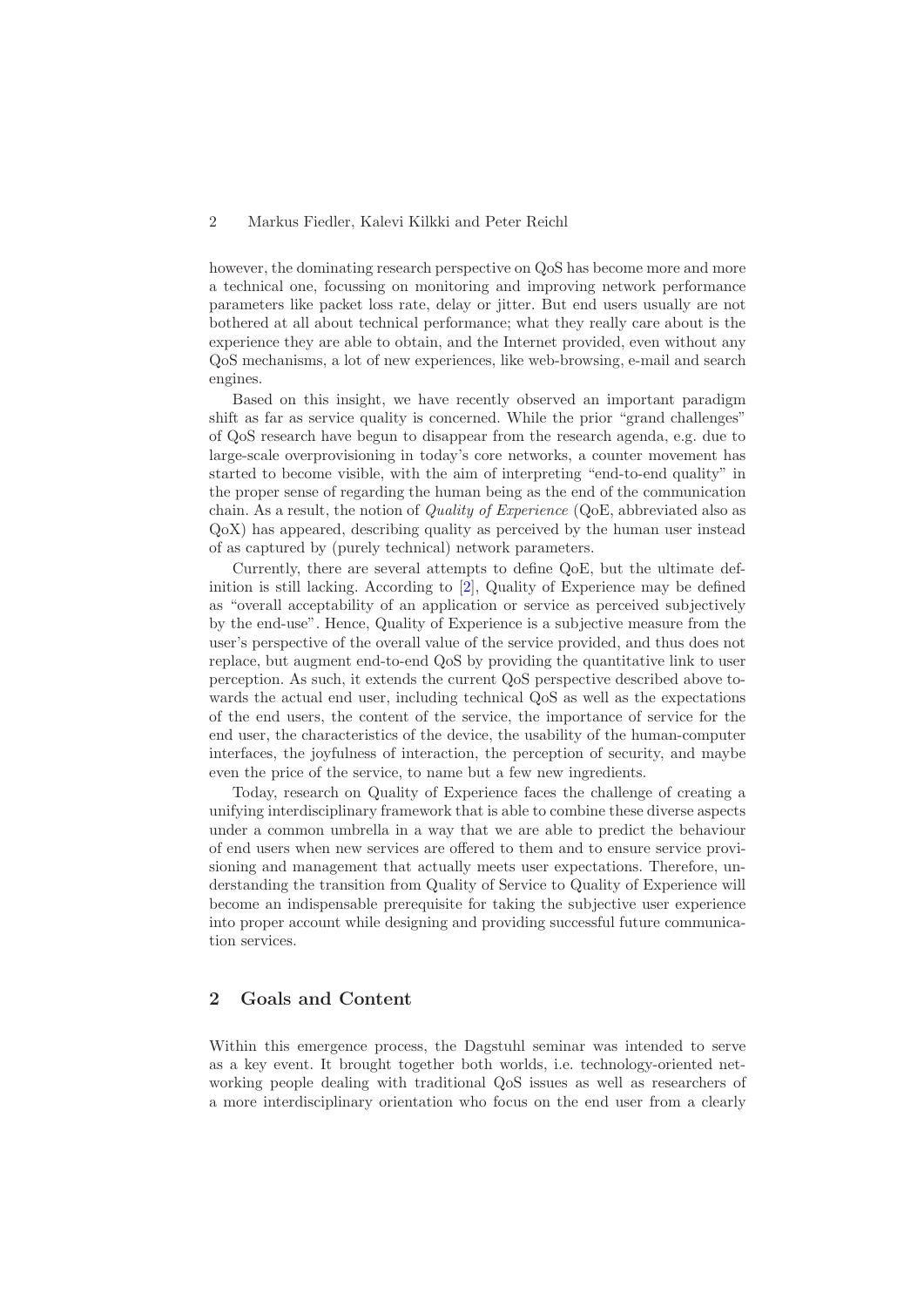non-technical perspective, like psychology, sociology, usability, human-computer interfaces (HCI), micro-economics, or marketing.

The truly interdisciplinary discourse between participants coming from a broad spectrum of scientific backgrounds (ranging from strictly technology- oriented people over technology-affine colleagues with a more holistic and/or interdisciplinary orientation towards representatives from clearly non-technical disciplines like usability, economics or social sciences, cf. the invitation list below) was at the heart of the proposed seminar, and as such provides already a central challenge and objective by itself. More specifically, within this framework the seminar aimed at

- **–** achieving a common understanding for a unified concept and definition of Quality of Experience in general;
- **–** clarifying the nature of Quality of Experience in terms of usability, dependability, availability, reliability, comfort and - last but not least – security;
- **–** developing interdisciplinary models for user perception and experience;
- **–** understanding better the role of the user for successfully providing (and charging) ICT services;
- **–** bridging the gap between user expectations, technical enablers and economic aspects (i.e. to value Quality of Experience);
- **–** discussing the role of quality feedback from and to the user;
- **–** exchanging know-how on quality measurement methodologies;
- **–** discussing the state of international standardization and identifying open issues;
- **–** providing a consistent and clear research agenda for Quality of Experience as a promising area for future interdisciplinary research collaborations.

The challenges and objectives described above lead to a non-exclusive set of research questions that need particular attention and are described in the sequel. To start with, basic conceptual issues regarding the notion of Quality of Experience need to be addressed. This implies amongst others the need for discussing novel user-related experience concepts like joyfulness, happiness, coolness and fun associated with applications and services. Also the user perception of security (helping and hindering at the same time) needs to be included here.

The necessary quantification of Quality of Experience puts forward the need for non-intrusive ways of assessing and evaluating user behaviour and perception. In particular, it is of interest to which extent Quality of Experience can be measured and valued, for which very different and potentially conflicting views exist in different disciplines (behavioural scientists tend to observe, while technicians measure). Corresponding interdisciplinary models need to be developed that allow for relating user behaviour and perception to technology- and economy-related parameters. Both measurements and modelling need to be performed such that they are compatible both with the "subjective" situation- and circumstance-biased user view and the "objective" business-oriented network management view. For instance, the consequences of user dissatisfaction can to a certain extent be seen from network measurements, a relationship which still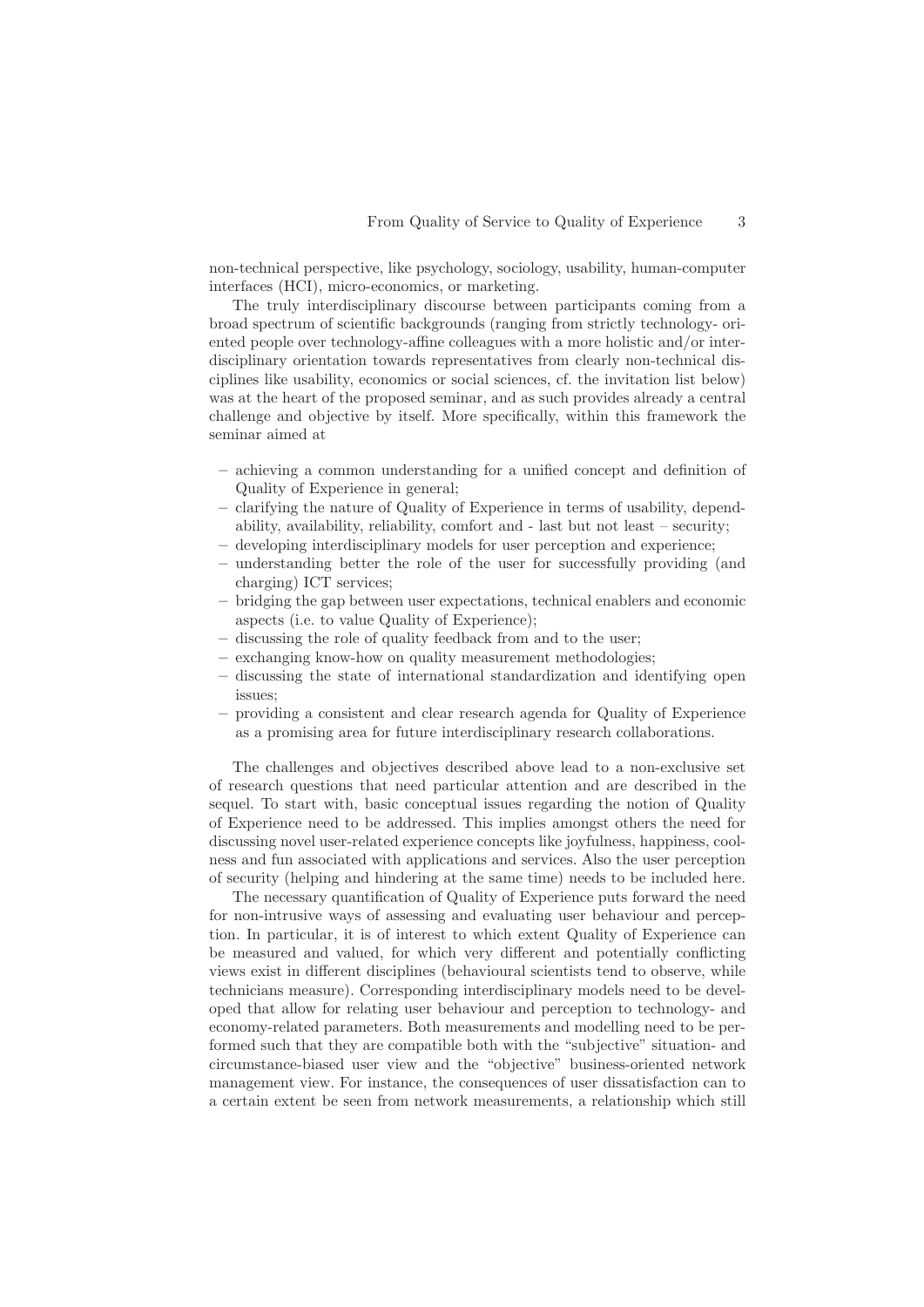#### 4 Markus Fiedler, Kalevi Kilkki and Peter Reichl

needs to be formalized. A specific challenge is the valuation of Quality of Experience problems in flat rate scenarios, implying the risk of churn. Furthermore, the question of reproducibility and representative-ness of (averaged) human ratings needs a thorough investigation, thinking of different to user groups, evaluation methods, etc.

Regarding applications, user perception issues are pretty well researched for audio-related Quality of Experience, whereas video applications are currently about to enter the focus of the research community. In comparison, data services are rather seldomly addressed. Given specific challenges for instance in mobile communications and specific new possibilities such as seamless communications, quantitative analyses of the interplay between users, applications, protocols and networks need much more attention in the future in order to provide a holistic view on Quality of Experience, including clear indications for providers when and how to improve user satisfaction.

Another interesting, but hardly addressed research domain is quality feedback, both from the user towards the provider (communicating the degree of happiness and satisfaction) and from the provider towards the user (communicating success and problems in order to foster user patience). Again, a multidisciplinary approach is required, addressing user psychology, technical challenges and economic incentives. In particular, it is of interest to investigate the degree to which feedback helps to avoid churn.

#### **Expected Results**

The expected outcome of this seminar was a clear common understanding of the current status of this important paradigm shift from a broad interdisciplinary perspective. Based on this, emerging research topics and new holistic methodologies were to be discussed and advanced. The intended close interaction of academia and industry ensures that all relevant aspects of development, realization and operation will be taken into proper account. On a longer time scale, this seminar bears the potential to become the source of future collaborative activities like, e.g., special journal issues, dedicated workshops or conferences, or even joint future project proposals, e.g. in the European FP7 or COST programs. Finally, on a more general level, the seminar will strongly foster the dialogue and collaboration between researchers in this area of high economical relevance.

## **3 Participants**

The seminar gathered 20 researchers from the following countries: Austria (3), Finland (3), France (2), Germany (2), Sweden (8), Switzerland (1), and the United Kingdom (1). A list of delegates (except the organisers) will be given in Section [4.1.](#page-4-0) Although it was strongly intended to have a balanced mix of industry and academia, the seminar was in the end dominated by the latter group. 10 % of the delegates came from industry and 20 % from research institutes in-between industry and academia. The backgrounds of the delegates were computer science,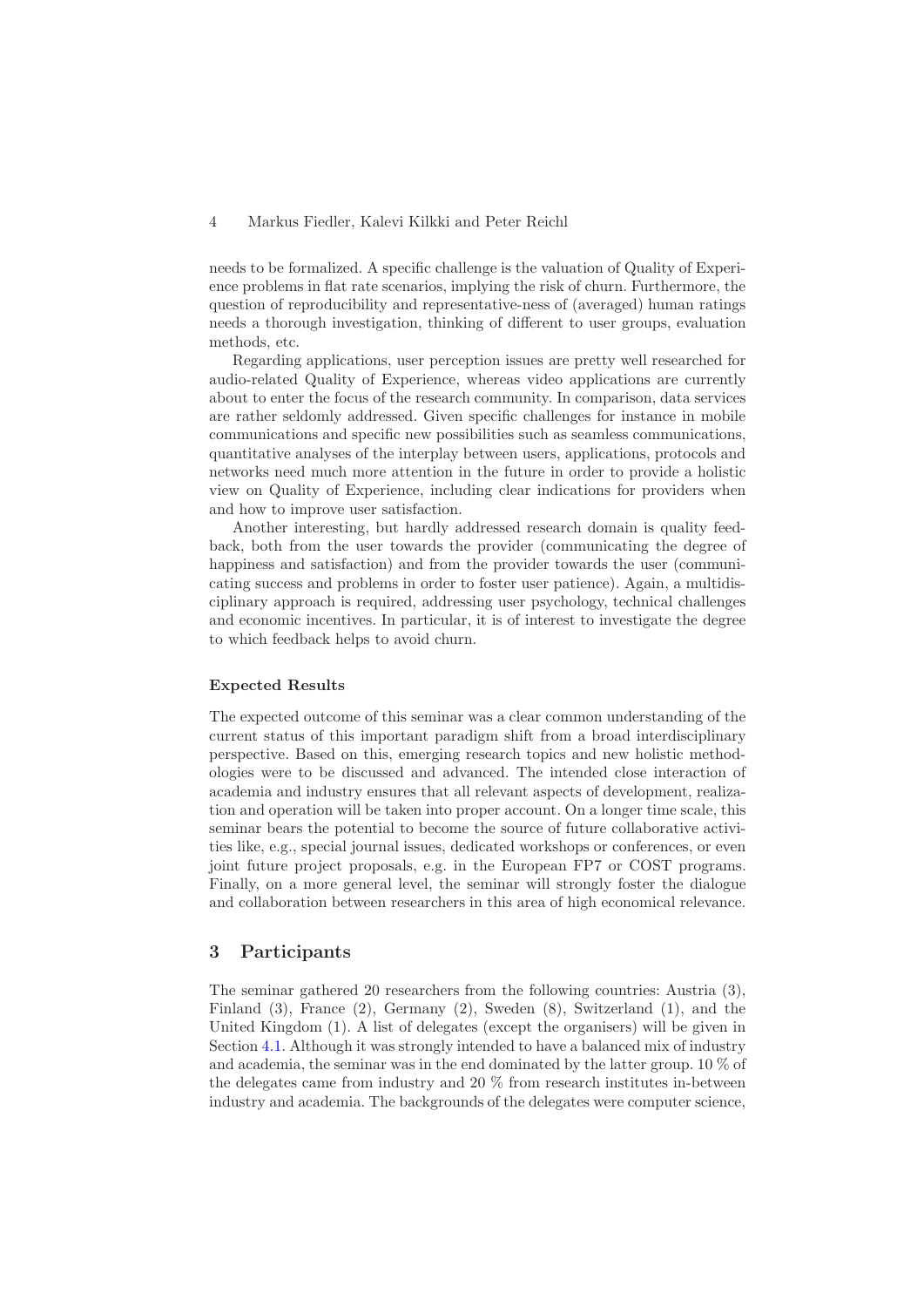human-computer interfaces, electrical engineering, and economics, 20 % of the delegates were women, 30 % were young researchers.

## **4 Program**

#### <span id="page-4-0"></span>**4.1 Presentations**

On day 1 and beginning of day 2, each delegate had twelve minutes to present own past, current, future and planned work and activities in the area of QoS and QoE/QoX. The organisers encouraged the delegates to use visual presentations (illustrations, figures, etc.), eventually accompanied by a couple of keywords (not more than ten) instead of voluminous textual descriptions, and to confine oneself to a small number of slides.

The talks, found in the the abstracts collection, are given below in alphabetical order of the presenters:

- **Patrik Arlos**, Blekinge Institute of Technology, Karlskrona, Sweden: Reflection on the network's role for QoE
- **Sergio Beker**, Orange Labs, Sophia-Antipolis, France: Towards a QoE framework
- **Anna Brunstöm**, Karlstad University, Sweden: QoS/QoE performance evaluation
- **Alessandro A'Alconzo**, FZ Telekommunikation Wien, Austria: Research questions in QoS/QoE modeling
- **Sebastian Egger**, FZ Telekommunikation Wien, Austria: Human to human interaction in mediated environments
- **Charlott Eliasson**, Blekinge Institute of Technology, Karlskrona, Sweden: Evaluation of authentication schemes in IMS
- **Sara Eriks´en**, Blekinge Institute of Technology, Karlskrona, Sweden: The map service quality project
- **Tobias Hoßfeld**, University of W¨urzburg, Germany: Towards QoE management
- **Gunnar Karlsson**, KTH, Stockholm, Sweden: The experience of quality of service
- **Andreas Kassler**, Karlstad University, Sweden: QoE aware multihop networks
- **Hendrik Knoche**, University College London, United Kingdom: . . . to QoE in mobile TV
- **Sebastian M¨oller**, TU Berlin, Germany: Modeling QoS and QoE aspects for multimodal interactive services
- **Olli-Pekka Pohjola**, Helsinki University of Technology, Finland: User experience modeling and user's conceptual models
- **Virpi Roto**, NOKIA Research Center, Helsinki, Finland: Quality of Experience versus user experience
- **Gerardo Rubino**, IRISA, France: Introduction to the Pseudo-Subjective Quality Assessment (PSQA)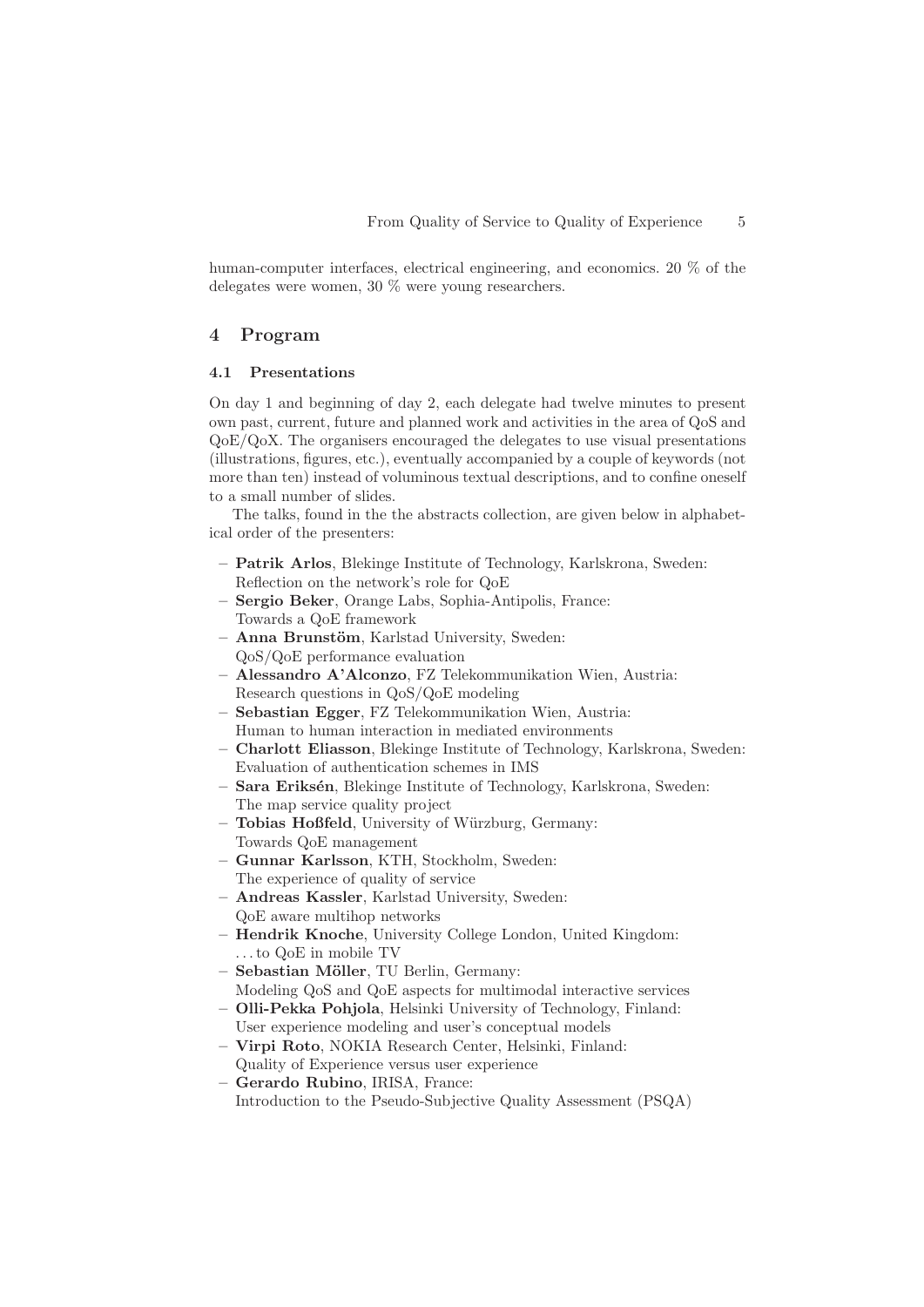- 6 Markus Fiedler, Kalevi Kilkki and Peter Reichl
- **Burkhard Stiller**, University of Z¨urich, Switzerland:
- Management in the Internet do QoS and QoE effect service management? **– Hans-J¨urgen Zepernick**, Blekinge Institute of Technology, Sweden:
- QoE-based cross-layer design of mobile video systems

#### **4.2 Group work**

The group work was introduced in the end of day 1. The participants were given the possibility to locate their point of gravity of interest into a triangle with the tentative topics "user – metrics economics" and into a matrix with the two dimensions "users vs. technology" and "conceptual vs. application/practice". Subsequent clustering helped to identify the topics of the group work, "user" and "metrics". The group discussions took place in the morning of day 2, and the outcomes were presented between lunch and the social event, with the purpose to allow further interaction on the topics discussed.

**User** The discussion, led by Kalevi Kilkki, dealt with the role and relationship of the user to service provider, application, device, network and content. Moreover the terminology of and the relationship between QoS and QoE was discussed. Some participants argued that QoE should be considered as an extension to QoS. However, according to most of the participants QoE should be considered as a separate, human viewpoint compared to the more technical viewpoint of QoS. The importance of user expectations and acceptability was highlighted, the latter with a clear link towards outcomes, decisions and actions based on QoE. It was realised that QoE actually has a functional part in addition to the more familiar emotional part. New QoE levels were proposed: delight, invisible, bearable (all acceptable); unacceptable.

**Metrics** This discussion, led by Markus Fiedler, tried to approach the measurability of QoE, e.g. as (numerical) input to QoE control and management. During the brainstorming, dimensions of metrics were described by pairs such as subjective/objective, individual/aggregate, single/multiple, application-dependent/ -independent. Bottom-up construction (starting from QoS) was traded against top-down construction (user- and perception-driven), relative against absolute values, and quantitative against qualitative measures. It was proposed to use iterative design of measures; to (re-)consider the (mis-)use of the Mean Opinion Score (MOS) and the introduction of a Standard deviation Opinion Score (SOS) as a measure of importance. There was no bottom-line at the end, but many open details, and the fundamental question "What is user experience?".

# **4.3 Social Activities**

User experience is at the heart of QoE, and the Saarland region has the potential to meet even formerly unknown expectations. The *Quality of Saarland Experience* (QoSE) consisted of a visit to the french-german city and "secret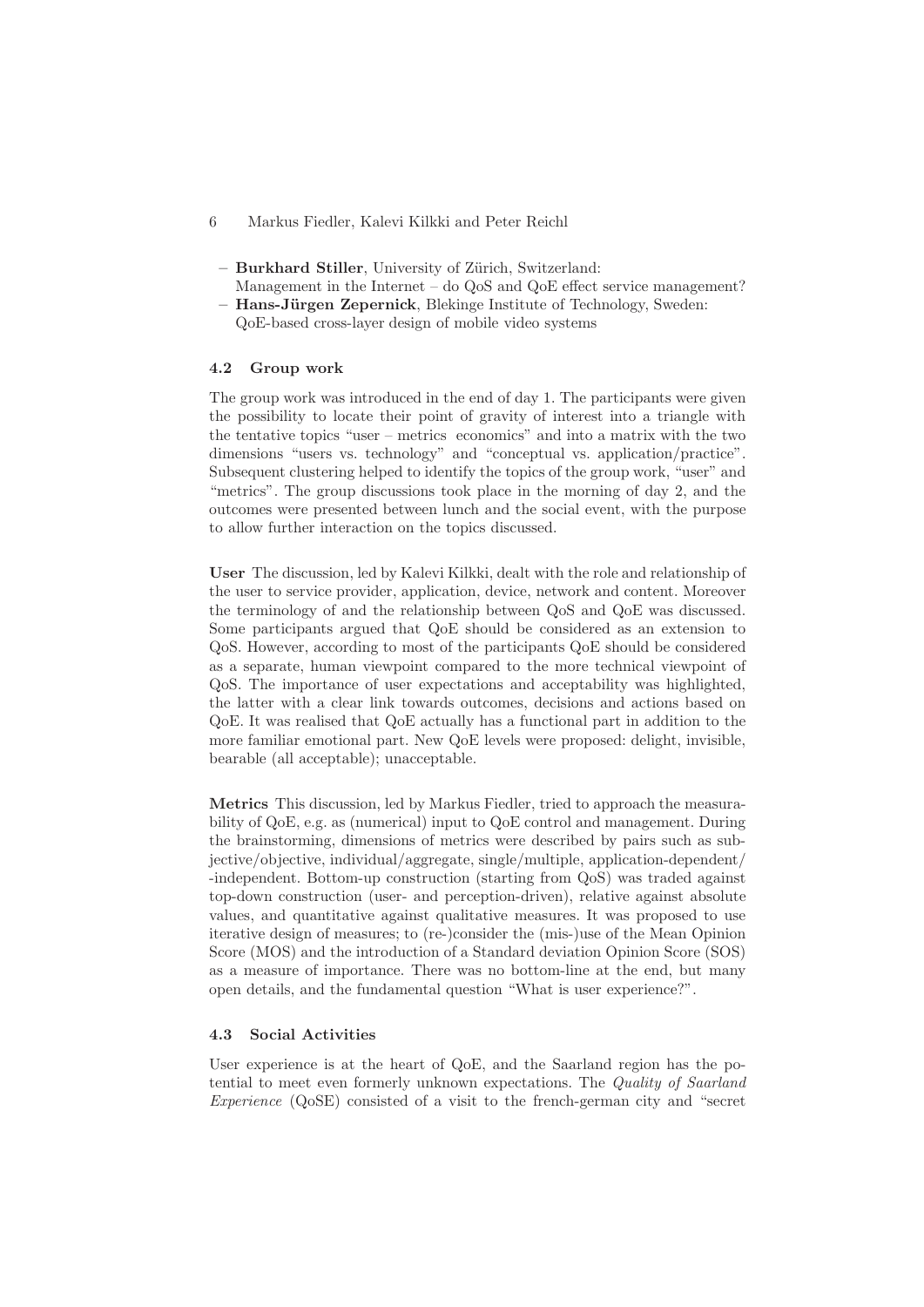capital of Saarland" Saarlouis, followed by "Schwenkbraten" and local draught beer. QoSE has shown to be an excellent catalyst for successful discussions on QoE.

#### **4.4 Plenary discussion**

The plenary discussion, led by Peter Reichl, revisited some of the topics from the group discussions and addressed some additional aspects. A selection of questions and statements is given as follows: If you need metrics for something (e.g. management), define them. Why not apply different viewpoints? Avoid loaded notions, better define new ones. Relate metrics to economics. Address methodologies to build tests. You need to measure it, but you need to understand what it means. Separate content experience from other factors. QoE is multidimensional. How to design an experiment to find out the relevant dimensions? Overall satisfaction: is this a good product for me?

Furthermore, two categorisations were presented and discussed:

- 1. **Scores.** The performance impact on user behaviour can be expressed by functional scores (utility; usability) and emotional scores (fun; social), together with corresponding weight factors.
- 2. **User Groups.** Users can be grouped in a two-dimensional matrix according to context (leisure vs. business) and degree of emotionality, which has consequences a.o. for the types of questions to be asked.

The seminar ended with a round of final comments by the delegated, some of which are reflected in the results section.

#### **5 Results**

The seminar as such provided an ideal environment for starting up badly needed discussions. The latter could not be finished given the half week allocated; the organisers and delegates felt that more time (i.e. a full week) would have been required to go beyond problems and challenges and to reach conclusions. In particular, definitions of QoE, QoE metrics and assessment methods remained open issues, while other aspects such as economy, feedback ans standardization were hardly touched at all. Furthermore, the delegates asked amongst others for more hands-on and modelling approaches and methodologies, the inclusion of socio-psychological, psychophysics and networking dimensions, numbers on QoE in order to make the concept survive, and links between QoE and user behaviour. Delegate's comments were "there are thousands and thousands, even hundreds of details", "we agree that we do not agree", and "we have just seen the top(s) of an iceberg".

The positive aspect of "having to finish in the middle of things" and of delegates realising this fact is that there is a pronounced interest in continuing the discussions, which actually took off in the form of tangible action such as